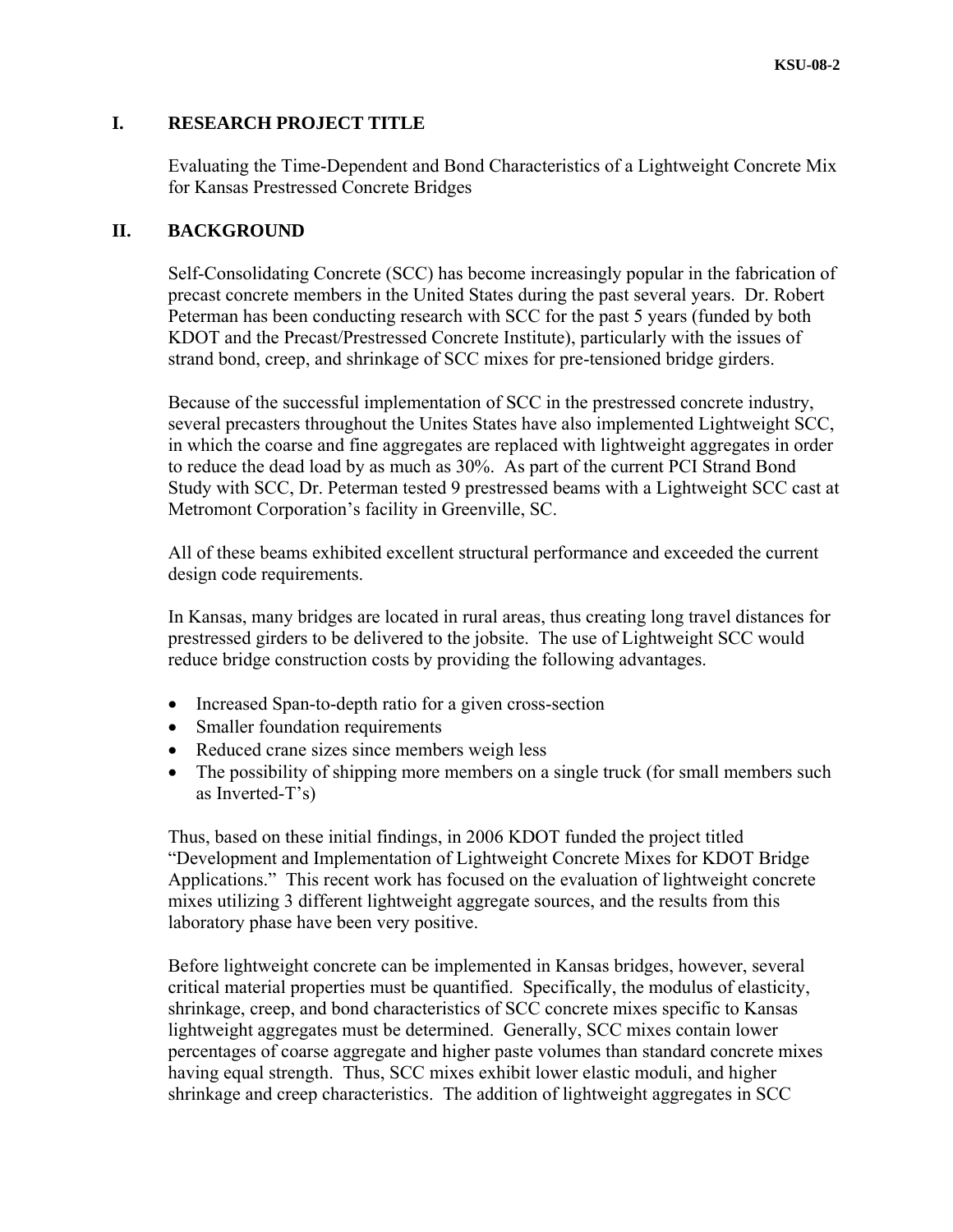mixtures will likely reduce the modulus and increase the creep characteristics of the mix. Both of these parameters can vary greatly with changes in mix design, and need to be quantified for the lightweight mixes used in Kansas bridges.

Thus, the next step required to move this technology towards implementation is to verify the ability of the lightweight concrete mixes to be consistently produced by the local precast plants, and to evaluate the time-dependent and bond characteristics of such mixes when produced at precast plants.

# **III. PROJECT OBJECTIVES**

The objectives for the project are listed below.

- 1. Work with local prestressed concrete producer to develop a lightweight concrete mix for use in Kansas prestressed concrete bridge girders.
- 2. Determine the material properties of the lightweight mix required for the design of a pretensioned concrete bridge.

# **IV. WORK PLAN**

- 1. Obtain raw materials used by local prestressing plant (Coarse and Fine Aggregate, Type III cement, and admixtures).
- 2. Develop light-weight concrete mix in cooperation with the prestressing plant and admixture supplier.
- 3. Determine Shrinkage, Creep, Elastic Modulus, Modulus of Rupture, and Bond Characteristics for the light-weight concrete mixes using standard testing procedures. Results from the ASTM standard tests for creep and shrinkage on the lightweight specimens will then be compared and correlated to the corresponding values from measurements on the Inverted-T light-weight concrete sections in Work Plan item #4. These results will also be used to investigate the general equations proposed by ACI Committee 209 for predicting creep coefficient (ratio of creep strain to initial elastic strain) and also shrinkage of concrete at any time and applicability of these equations to the light-weight concrete mixes.

**Creep:** The standard test method (stipulated in ASTM C512) measures the load-induced time dependent compressive strain at selected ages for concrete under an arbitrary set of controlled environmental conditions. Creep coefficients will be determined for both the Standard Prestressed Light-Weight Girder mix and the light-weight SCC mix. The environmental conditions stipulated by ASTM are  $73.4 \pm 2.0$ ° F with a relative humidity of  $50 \pm 4\%$  until completion of the test. However, since KSU does not have a large environmental chamber, specimens will be stored inside the KSU laboratory and temperature and relative humidity will be monitored. It is expected that the "indoor" environment, as permitted by the standard, will approximately represent the ASTM value and will be sufficient to directly compare the creep performance of both (standard and SCC) lightweight mixes.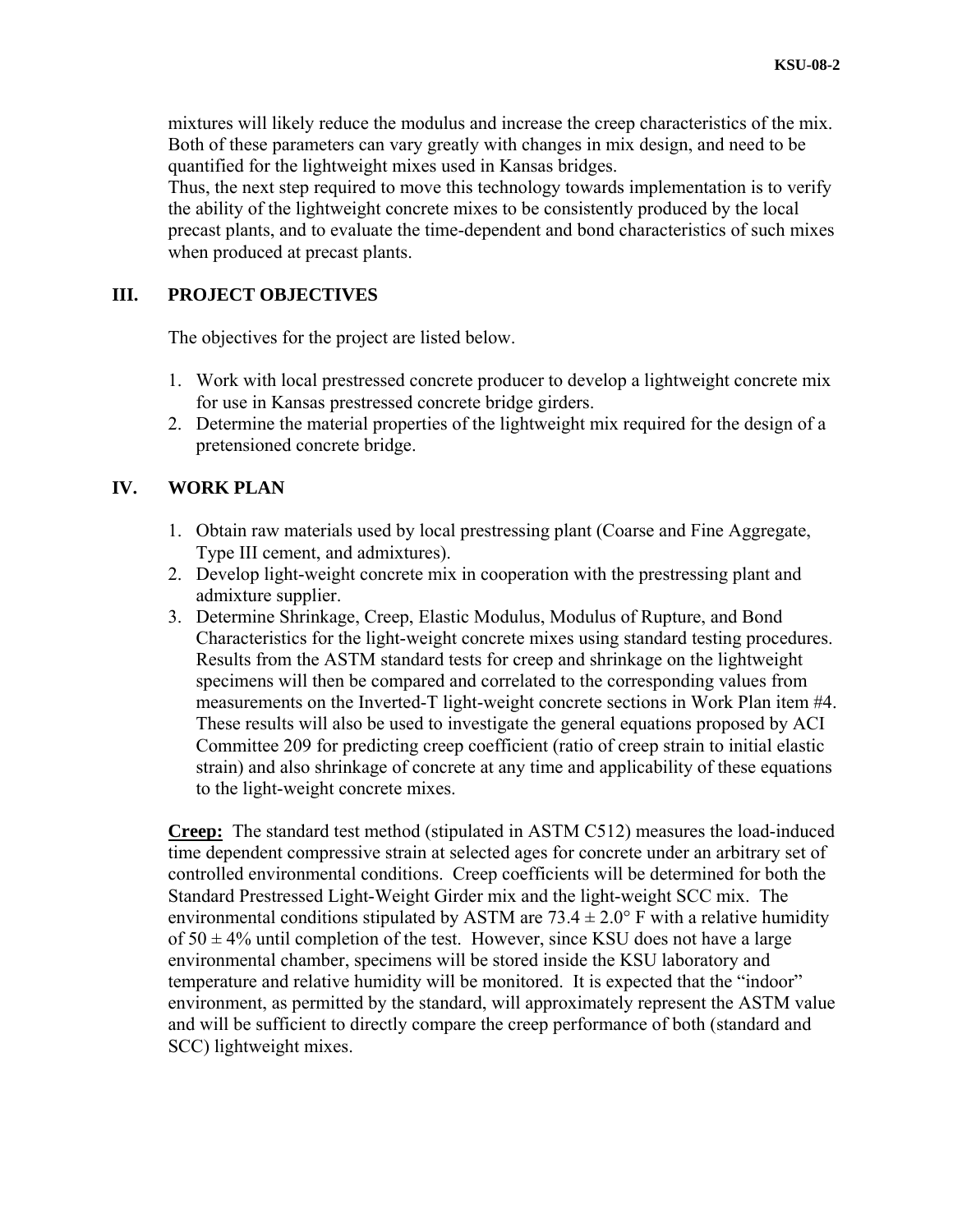At least 3 creep specimens will be prepared, cured and tested for each load level and concrete mix. The load levels will provide the same compressive stress in the concrete as found at the strand level in typical Inverted-T beams. These specimens will have the same ingredients and mix design as the full-scale specimens on which the shrinkage and creep is measured (refer to Work Plan item #4). As per the ASTM standard, the equipment used for application of the force is arbitrary provided a constant force and uniform stress within the acceptable error limits can be maintained. [Figure 1](#page-2-0) shows a typical test setup in which springs, a jack, and threaded rods are used to maintain the desired force on the specimens. A similar test setup will be used in this research program.



### **Figure 1- Typical test setup for creep test using springs to maintain the force**

<span id="page-2-0"></span>**Shrinkage**: The shrinkage is determined as the deformations that take place in a test specimen free from load after the hardening process has started and compensation is made for deformations originating from the temperature variations in the concrete. Shrinkage during setting and curing will be measured on standard specimens under 2 different environmental conditions. 50% of the specimens will be in an outdoor environmental condition similar to the full-scale light-weight concrete sections on which shrinkage is measured and the conditions for the rest of the specimens will be "indoors." At least 8 specimens will be prepared for this purpose. Based on the ASTM standard, the same specimens previously used for shrinkage, shall be used to measure the coefficient of thermal expansion. Length of the specimen (s) is measured using a comparator along with embedded studs in the specimen, at different temperatures in a process detailed in the standard process.

4. Creep and Shrinkage properties will also be determined for full-scale members prior to designing the actual bridge. To do this, two (2) full-scale prestressed beam segments will be fabricated with the standard lightweight and lightweight SCC mix as shown in [Figure 2](#page-3-0). For each specimen, measurements of strand end slip, surface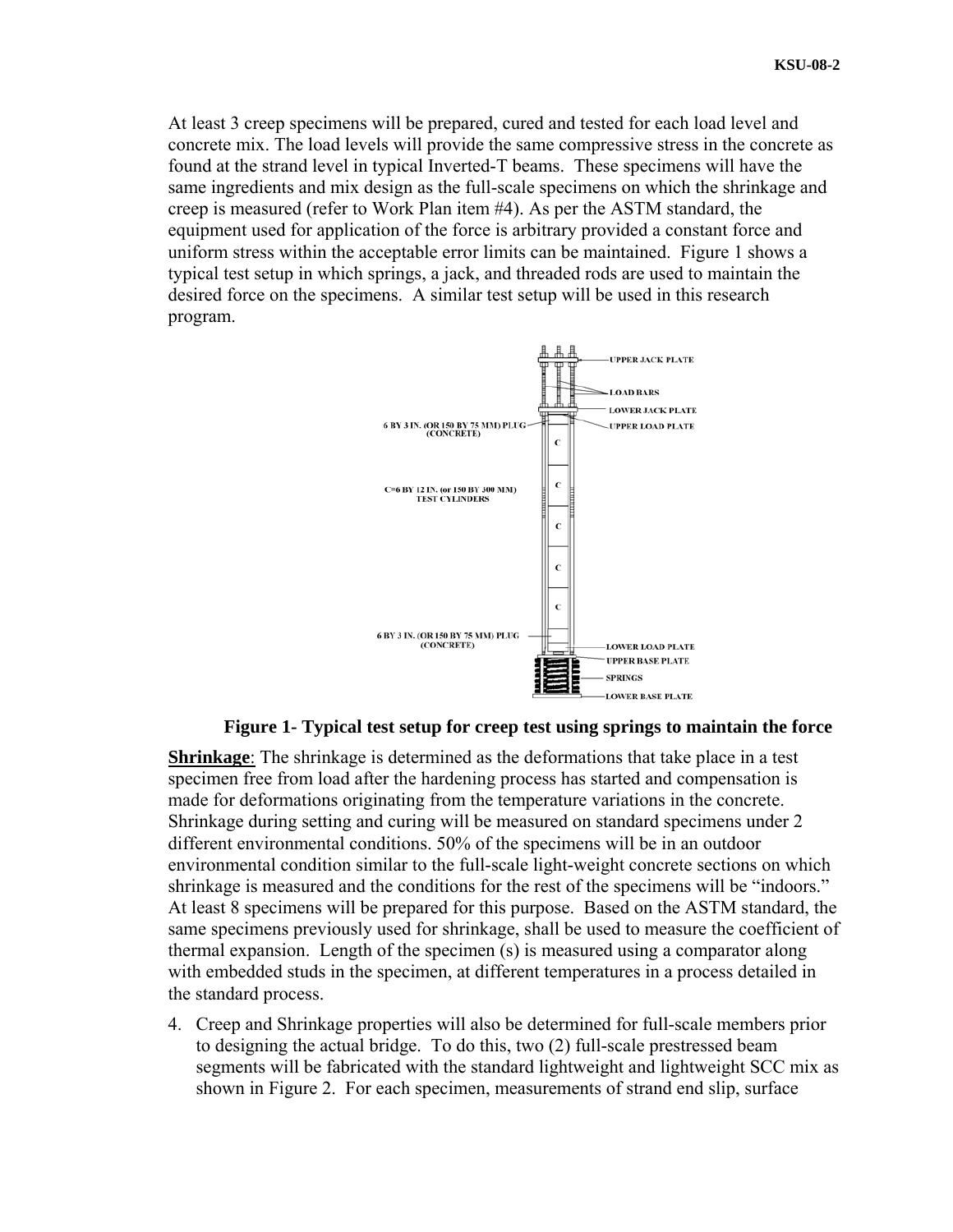strains, plus internal strains and temperatures (from embedded vibrating-wire gages) will be monitored over a period of 6-9 months.

From measurements of strain vs. time, the combined effects of shrinkage, creep, and temperature will be determined.



## <span id="page-3-0"></span>**Figure 2- Prestressed Sections with light-weight concrete for evaluation of shrinkage & creep properties.**

In order to separate the effects of creep and shrinkage; two (2) identical sections will be fabricated with un-tensioned bonded strands using both the lightweight and lightweight SCC mixes (See [Figure 3\)](#page-3-1). Measurements of strain will also be recorded for these beams, but the differential strains over time) will be caused by shrinkage only (after correcting for temperature effects).



<span id="page-3-1"></span>**Figure 3- Un-stressed Sections with light-weight concrete used to isolate shrinkage and creep effects.**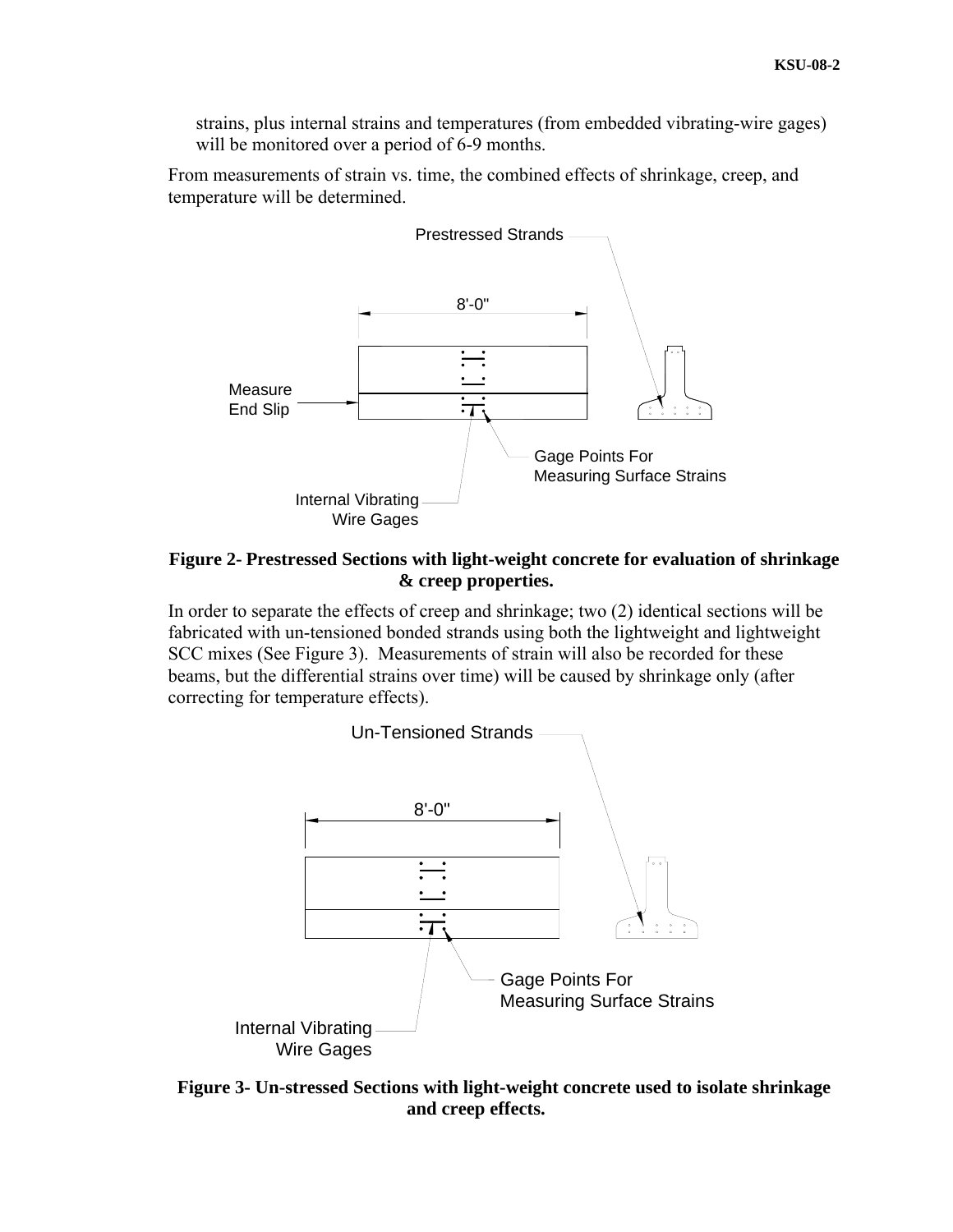Using the information from the specimens above, the time-dependent length changes due to creep, shrinkage, and thermal expansion can be isolated. After several months of data collection, the expected total shortening and loss of prestress force may be reasonably estimated. Note that based on the current time-dependent models, approximately 60% of the time-dependent effects are expected to occur during the first 3 months.

5. Verify that the current development length equations may be used for the Kansas beams with lightweight concrete through load testing of both single-strand specimens and three multiple-strand specimens. All specimens in this study will be manufactured from the same reel of strand. The strand will be "pre-qualified" for bond capability using the so-called "Moustafa Procedure."

The single-strand specimens (8 total) will be used to evaluate the standard development length of both the light-weight and light-weight SCC girders. The multiple-strand beams ([Figure 4](#page-4-0) c) will each contain five strands at 2-inch spacing, and have a "T"-shape in order to induce high stains in the prestressed tendons (larger than 3%) at nominal moment capacity. A total of four (4) multiple-strand beams will be tested.



<span id="page-4-0"></span>**Figure 4- Development-Length Specimens a) Single Strand and, b) Multiple-Strand Effect.**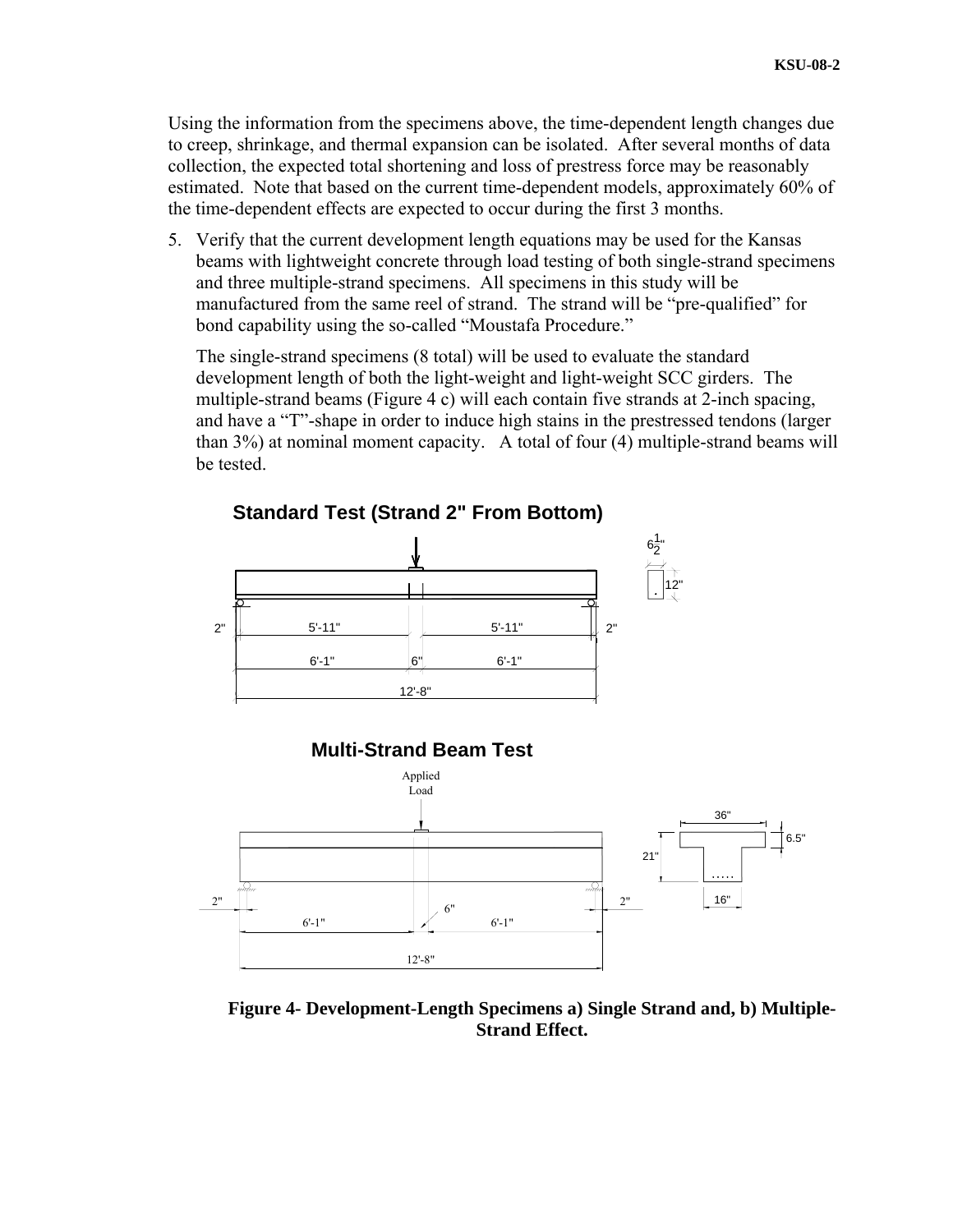# **V. IMPLEMENTATION**

Following the successful completion of this project, the final step towards wide-spread implementation of the results, will be to construct and monitor a bridge utilizing lightweight concrete. This will be performed under a future research proposal where the PIs will perform the following tasks:

- 1. Assist with the design of a multiple-span bridge, with one end-span containing Light-Weight SCC in all of the prestressed concrete girders, and other spans containing standard light-weight concrete.
- 2. Construct the bridge with instrumentation embedded in the lightweight SCC girders, the companion girders with standard lightweight concrete, and the cast-in-place lightweight concrete deck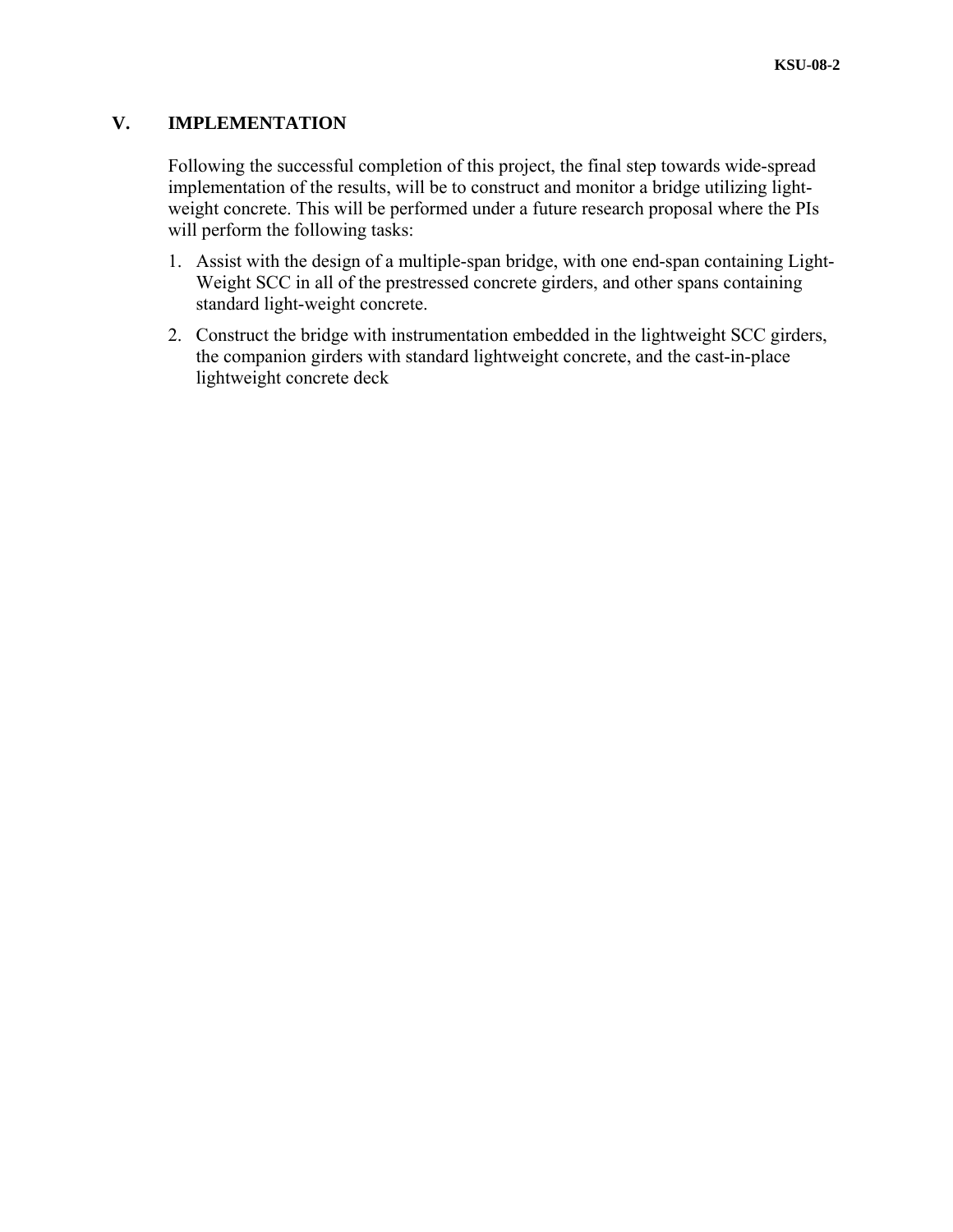| <b>Task name</b>                            | Year 1     |     |                |                  | Year 2     |                 |                |    |
|---------------------------------------------|------------|-----|----------------|------------------|------------|-----------------|----------------|----|
|                                             | $\Omega$ 1 | O 2 | Q <sub>3</sub> | $\overline{O}$ 4 | <b>O</b> 1 | $\overline{O}2$ | Q <sub>3</sub> | 04 |
| <b>Obtain Raw Material</b>                  |            |     |                |                  |            |                 |                |    |
| Literature Review                           |            |     |                |                  |            |                 |                |    |
| Develop Light-Weight Mixes                  |            |     |                |                  |            |                 |                |    |
| Prepare Creep & Shrinkage Apparatus         |            |     |                |                  |            |                 |                |    |
| Cast Small Creep & Shrinkage Specimens      |            |     |                |                  |            |                 |                |    |
| Monitor Creep and Shrinkage Specimens       |            |     |                |                  |            |                 |                |    |
| <b>Cast Development Length Specimens</b>    |            |     |                |                  |            |                 |                |    |
| Cast Full-Scale Creep & Shrinkage Specimens |            |     |                |                  |            |                 |                |    |
| <b>Test Development Length Specimens</b>    |            |     |                |                  |            |                 |                |    |
| Prepare/Submit the Report                   |            |     |                |                  |            |                 |                |    |

**Figure 8. Project Time Line**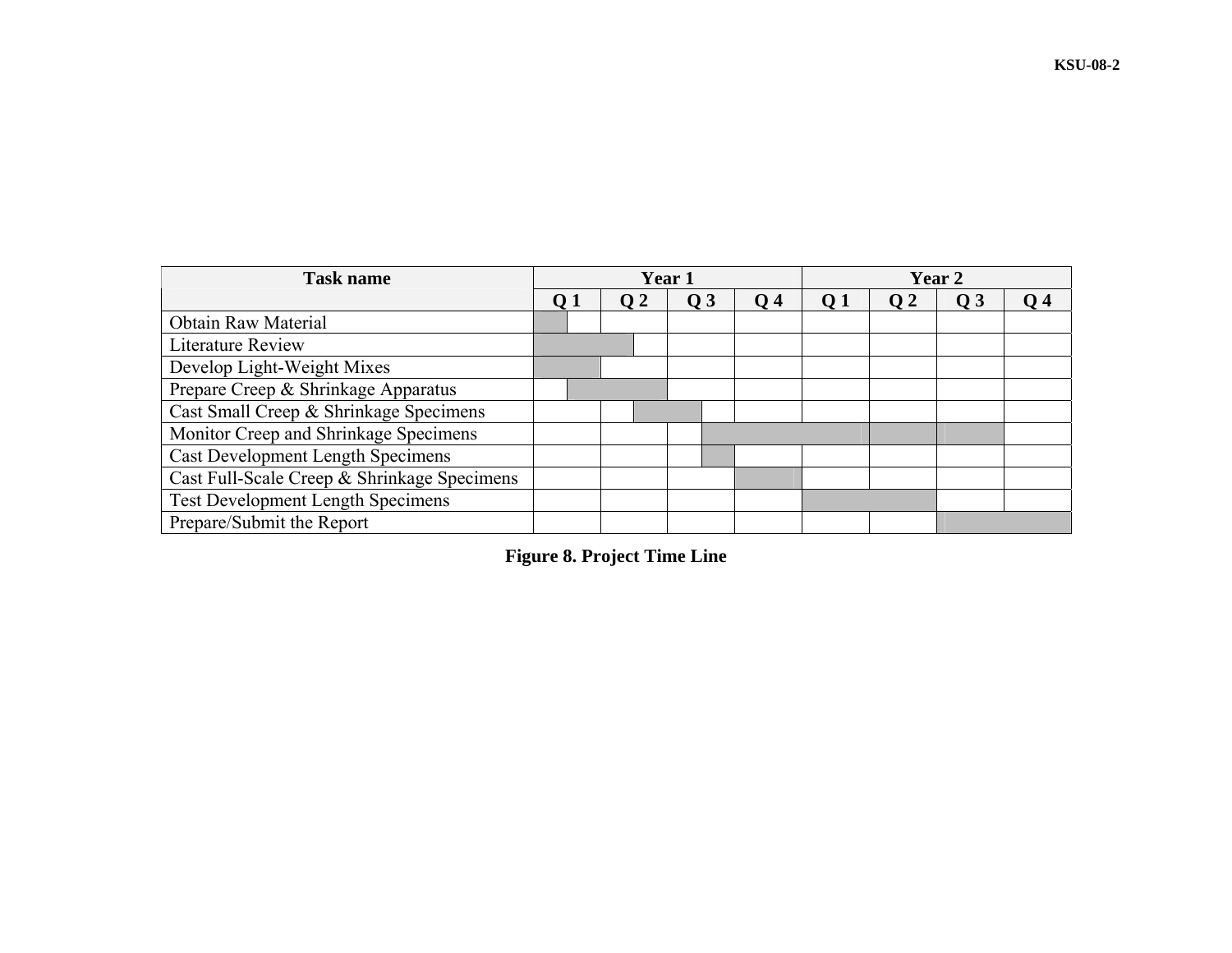## **VI. STAFF AND FACILITIES AVAILABLE**

#### *Robert J. Peterman*

Dr. Peterman is a licensed professional engineer who has more than 15 years of experience in the design and investigation of prestressed concrete structures. After receiving his Master's degree in Civil Engineering from Purdue University, Dr. Peterman worked as a design engineer for American Precast Concrete, Inc. (Indianapolis, IN) for 3  $\frac{1}{2}$  years. During this time, he was responsible for the design, inspection, and retrofit of numerous prestressed concrete structures. In 1991, Dr. Peterman was lead investigator of a prestressed concrete structure that had substandard strand bond performance in Columbus, Ohio.

In 1993, Dr. Peterman returned to Purdue University to work on his Ph.D. His doctoral thesis, titled "Behavior and Durability of Multi-Span Bridges with Full-Span Prestressed Concrete Form Panels" resulted in three publications in the PCI and ACI Materials Journals. As a Post-Doctoral Research Associate at Purdue University, Dr. Peterman investigated the bond performance of pretensioned strands in semi-lightweight concrete. This work led to the paper titled "Influence of Flexure-Shear Cracking on Strand Development Length in Prestressed Concrete Members" which was published in the September/October 2000 issue of the PCI Journal.

As a professor of Civil Engineering at Kansas State University, Dr. Peterman has been the Principle investigator on eight projects related to the design, evaluation, and retrofit of prestressed concrete members. Five of these projects have involved the determination of bond characteristics of pretensioned strands under static and cyclic loading conditions. As a result of his current work, Dr. Peterman was asked to present his findings at a special meeting of the PCI Technical Activities Committee (TAC) Strand Bond Task Force in Chicago, IL, and was an invited speaker at the PCI TAC sponsored session at the recent PCI Annual Convention in Nashville, TN.

Dr. Peterman has been an author or co-author of more than 20 technical publications in structural engineering, including ten journal publications. He currently serves as the Secretary of PCI Prestressing Steel Committee, a member of the PCI Bridge Committee, TRB Committee on Durability of Concrete (A2E01) and Kansas Composite Bridge Committee; and a Friend of the TRB Committee on Concrete Bridges (A2C03).

#### *Asad Esmaeily*

Dr. Esmaeily received his Ph.D. degree in Civil/Structural Engineering, M.S. degree in Electrical Engineering and also M.S. degree in Structural Engineering from the University of Southern California (USC, Los Angeles), in 2001, 2000, and 1998 respectively. He has more than 13 years of experience in his areas of specialty including structural engineering in general and seismic performance of reinforced concrete structures, high strength concrete, material models and analytical methods for reinforced concrete structures in particular. He is especially interested in various types of high performance concrete and experimental and analytical research on their material properties and structural performance. He has conducted a number of experimental and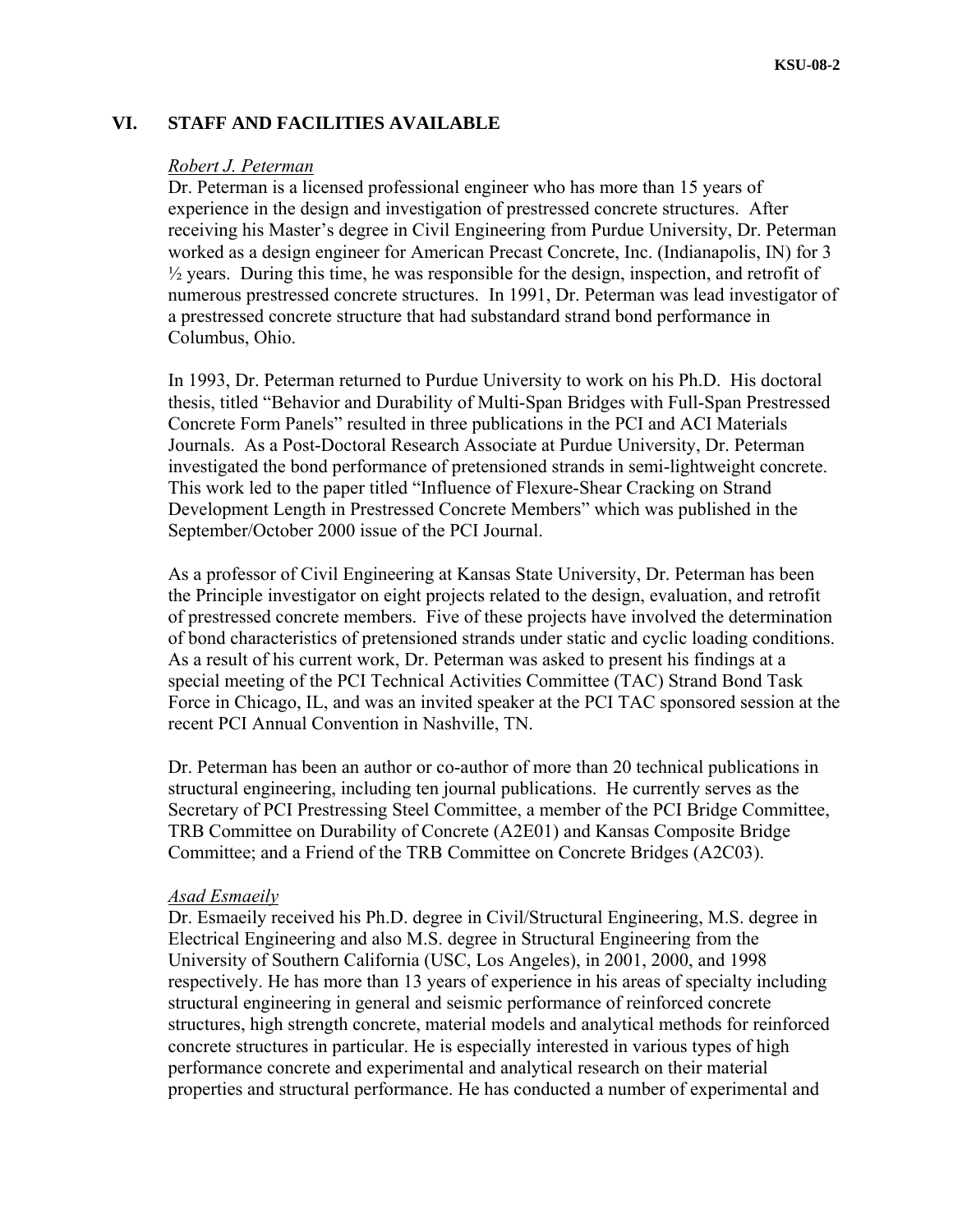analytical researches on high strength concrete structural components and also seismic performance of bridge piers subjected to various loading patterns.

As an assistant and associate professor of structural engineering at KSU, Dr. Esmaeily has been involved in a number of projects funded by Kansas Department of Transportation, including post-tensioning prestressed inverted-T bridge systems, exploring the advantages and disadvantages of various short-span bridge systems for the state of Kansas, study of the thermal effects o the integral bridge systems, and developing computer applications serving as design tools for KDOT. He has also been a co-PI on projects such as investigating the time-dependent properties of Self Consolidating Concrete, funded by state as well as federal departments of transportation.

Dr. Esmaeily has more than 15 technical journal publications and more than 30 technical papers and reports including his 320 page report on seismic behavior of reinforced concrete bridge columns published by the Pacific Earthquake Engineering Research Center (PEER).

He is a member of the ACI\_ASCE committee 441 (reinforced concrete columns) and also a member and the vice-chair of the ASCE EAI (Experimental Analysis and Instrumentation Committee).

### *Other Personnel*

In addition to the principal investigator, work will be conducted by qualified graduate students, undergraduate students, and technicians at Kansas State University.

#### *Facilities*

Kansas State University has all of the facilities necessary for the successful completion of the proposed research. The Civil Infrastructure Systems Laboratory (CISL), located only 3 miles from Kansas State University, consists of a 4500 sq. ft. high bay area that is used to test full-scale specimens. The state-of-the-art laboratory, which was completed in 1996, utilizes two MTS hydraulic pumps and 2 controllers to apply cycling loading, 2 data acquisition systems, as well as numerous hydraulic rams and load cells. In addition, a self-reacting test frame was installed at the west end of this facility in May 2000. The frame is capable of testing members up to 51 ft in length and has a capacity of 500 kips.

## **VII. REPORTS/DELIVERABLES**

An interim report will be prepared and submitted after the completion of Task 5. The interim report will describe the research findings from Tasks 1 through 5, and contain recommendations for the design of the actual bridge. These recommendations will include proposed design values for shrinkage, creep, elastic modulus, and development length to be used in the design, along with other pertinent findings.

At the conclusion of the project, a camera-ready final report will be submitted, along with an electronic copy in MS Word format. The final report will document the continued monitoring of the time-dependent specimens, as well as the instrumentation and initial